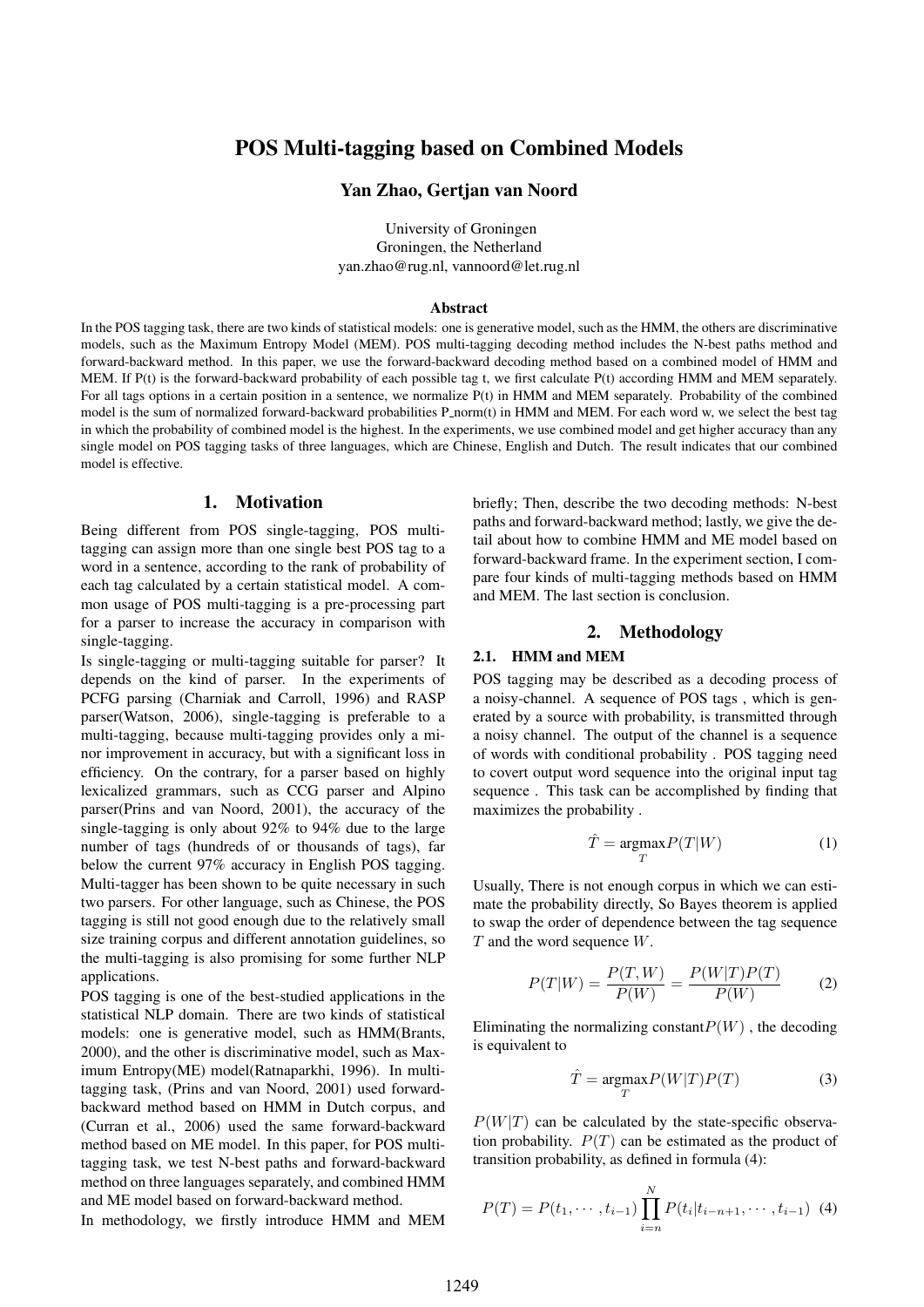When *n* equals 2 or 3, we obtain bigram or trigram model. In HMM, we break up the tag sequence *T* by multiplication rule, we can also break up the formula (2) and rewrite it to the formula (5) if we decode the sequence from left to right

$$
\hat{T} = \underset{T}{\text{argmax}} P(T|W) \approx \prod_{i=2}^{N} P(t_i|t_{1,\cdots,i-1}, W) \tag{5}
$$

Next problem is how to calculate conditional probability. We can limit the scope because  $t_i$  depends mainly on the words and tags around it. So we can simplify  $P(t_i|t_1,\dots, t-1, W)$  to  $P(t_i|c_i)$ , where  $c_i$  denote the context information around *t<sup>i</sup>* . For example, *c<sup>i</sup>* can be a set  $c_i = w_{i-2}, w_{i-1}, w_i, w_{i+1}, w_{i+2}, t_{i-2}, t_{i-1}$ . In this way, we change sequence decoding problem into a series of classification problem at which a discrimative model can be used . In this paper, is calculated in MEM by formula (6)

$$
P(t_i|c_i) = \frac{1}{Z(c_i)} exp\left(\sum_j \lambda_j f_j(c_i, t_i)\right)
$$
 (6)

Where  $Z(c_i)$  is normalization constant.  $f_j(c_i, t_i)$  represents the *jth* feature function in a set of features. Feature function  $f_i$  is a Boolean function, and each  $f_i$  corresponds to exactly one parameter  $\lambda_j$  which can be viewed as a weight of  $f_j$ . When feature function  $f_j = 1$ ,  $\lambda_j$  is used to predict value of  $P(t_i|c_i)$ .

### 2.2. N-best paths and forward-backward decoding methods

There are two multi-tagging decoding methods. One is to find N-best paths in a trellis,all the POS tags which are not on the N-best paths will be removed. As shown in Figure 1.



Figure 1: Best-path of method

The other is to use forward-backward method to rank all possible tags of the word in the certain position of a sentence and remove the unlikely ones according to a threshold value(Prins and van Noord, 2001). As shown in Figure 2. Despite the differences between HMM and ME model, in implementation, they all need to build a trellis which includes nodes, each node denotes a possible tag. Supposed there are *M* tags in a POS tag set, and a sentence is comprised of *N* words. Symbol  $t_i^j$ , where  $1 \le i \le N, 1 \le j \le n$ 



Figure 2: Forward-backward method



Figure 3: Implementation of a trellis

*M*, denotes the *ith* word in the sentence, *jth* possible POS tag. As shown in Figure 3.

In Figure 3,  $P(t_{i-1}^j \to t_i^j) = P(t_i^j | t_{i-1}^j) P(w_i | t_i^j)$  in HMM. In ME model, it can be defined by  $P(t_{i-1}^j \rightarrow t_i^j)$  $P(t_i^j|c_i)$ ; And  $P(t_i^j|c_i)$  can be calculated by  $P(t_i^j|c_i)$  =  $1/Z(c_i) \exp(\sum_k \lambda_k f_k(c_j, t_i^j))$ . With the help of the unifying definition  $P(t_{i-1}^j \rightarrow t_i^j)$ , we illustrate two decoding methods in both HMM and ME model. The N-best paths can be defined by

$$
\delta_i^1 = \max_{1 \le j \le M} \left( \delta_{i-1}^j(t) P(t_{i-1}^j \to t_i^j) \right) \tag{7}
$$

Where  $\delta$  is N-best values list. max N means to get the N best values in a set. In each node, we need to keep N-best values and corresponding paths up to this node. If *δ* includes only one best value, it is viterbi algorithm, here our N-best paths can be thought as N-best viterbi algorithm.

In forward-backward method, we need to keep value of forward-backward probability in each node, In Figure 3,  $\alpha_i^1(t)$  is computed by summing over all the probabilities of every path that could lead us to this node from left to right, it is defined as below.

$$
\alpha_i^1(t) = \sum_{j=1}^M \alpha_{i-1}^j(t) P(t_{i-1}^j \to t_i^1)
$$
 (8)

When we calculate from the right to left, we can get backward probability.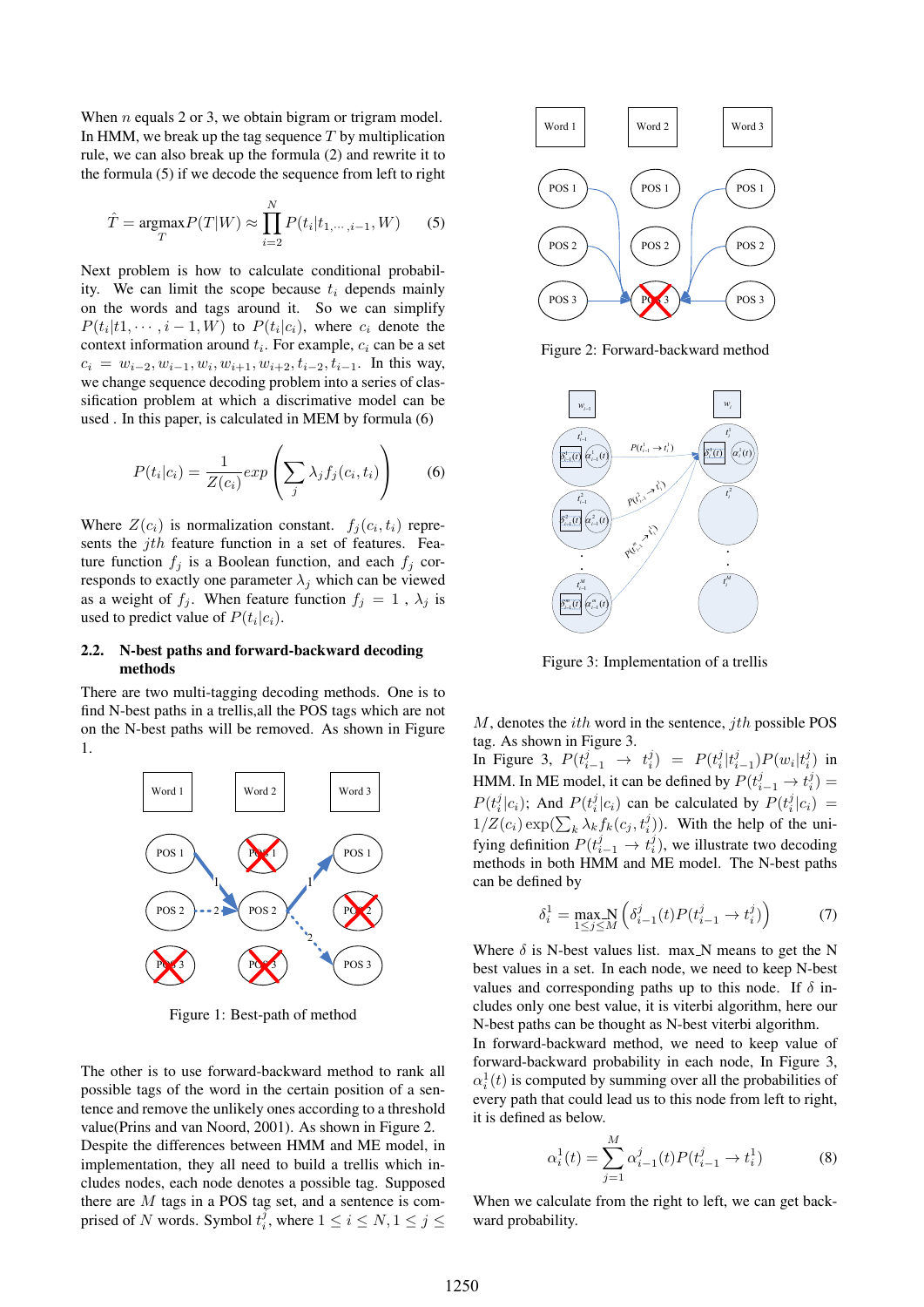$$
\beta_i^1(t) = \sum_{j=1}^M P(t_i^1 \to t_{i+1}^j) \beta_{i+1}^j(t) \tag{9}
$$

For  $w_i$ , we can calculate each possible tag  $t_i^j$  by  $P(t_i^j)$  =  $\alpha_i^j(t) \beta_i^j(t)$ , if  $P(t_i^{max})$  is the maximum probability, and  $P(t_i^j)/P(t_i^{max}) < \tau$ , where  $1 \leq j \leq M$ ,  $t_i^j$  will be deleted and *τ* is a threshold value.Practically, we use log to avoid underflow of calculation. The more detail about viterbi and forward-backward algorithm can be found in the book(Jurafsky and Martin, 2008).

#### 2.3. Combined Models

With the trellis and the unifying definition  $P(t_i^j \rightarrow t_{i+1}^j)$ , we can implement the forward-backward method based on other statistical models. In this paper, we get the HMM and MEM together based on forward-backward method.  $P_{HMM}(t_i^j)$  is forward-backward probability of node  $t_i^j$  calculated by HMM and  $P_{ME}(t_i^j)$  is forward-backward probabilities of node  $t_i^j$  calculated by MEM, we need normalize these probability before we combine them.

$$
P_{NOR,HMM}(t_i^j) = \frac{P_{HMM}(t_i^j)}{\sum_{j=1}^{M} P_{HMM}(t_i^j)}
$$
(10)

$$
P_{COMBINED}(t_i^j) = P_{NOR\_HMM}(t_i^j) + P_{NOR\_MEM}(t_i^j)
$$
\n(11)

After we get  $P_{COMBINED}(t_i^j)$ , we can use the threshold value to delete the unlikely tags, as described previously.

### 3. Experiment

#### 3.1. Corpora

In the experiments, we test POS multi-tagging on three kinds of languages: Chinese, English and Dutch. Table 1 gives general information about three Corpora.

| Lang.          | name                | Num. |
|----------------|---------------------|------|
| <b>Chinese</b> | People's Daily      | 43   |
| <b>English</b> | <b>Brown Corpus</b> | 165  |
| <b>Dutch</b>   | News papers         | 2316 |

Table 1: Training corpora

For Chinese and English, we divided the corpus with proportion 8:2 roughly from beginning to end to create training and testing corpus. The number of tags comes from training corpus. Considering that we are only interesting in the result of comparison of different methods, not the specific accuracy, we didn't consider unknown word problem. That is to say, if a word in test didn't appear in training corpus, I will give it right tag directly. For unknown word problem, MEM will be better than HMM because it is able to integrate more lexical features.

#### 3.2. Implementation

In HMM, we use trigram and linear interpolation smoothing methods. In N-best paths method, we can keep N-best paths for each sentence. If the sentence includes *M* words,

the last result will be  $M + N$  tags for the sentece. Other way is that for each path, we can compare it with the best path value, if comparison is smaller than a given threshold value  $\tau$ , we will add the path into the last result. In our experiment, the second way is better than the first one. Our last result was obtained by the second way. In MEM, The value of  $\lambda_j$  is trained by L-BFGS method(Malouf, 2002) and Gaussian prior(Chen and Rosenfeld, 1999) to fight against overfitting problem. We just use forwardbackward method decoding method because we found that forward-backward method is better than N-best paths in HMM. And we tried the different Gaussian prior and iteration time, the results in Table 2, 3 and 4 is the best result we acquired . For English and Chinese, we use the  $c_i = w_{i-2}, w_{i-1}, w_i, w_{i+1}, w_{i+2}, t_{i-2}, t_{i-1}$ as a template; for Dutch corpus, we use  $c_i$  = *w<sup>i</sup>−*<sup>1</sup>*, w<sup>i</sup> , wi*+1*, wi,i*+1*, wi*+2*, t<sup>i</sup>−*<sup>2</sup>*, t<sup>i</sup>−*<sup>1</sup> as a template.

#### 3.3. result

We test four methods. In Table 2, 3 and 4, FB-HMM is abbreviation of forward-backward method in HMM. NB-HMM is abbreviation of N-Best paths method in HMM, and FB-MEM is abbreviation of forward-backward method in MEM, and the last, we gave the result of forwardbackward method based on combined models

The ratio of tags to words is listed on the first row of each table. We can see that forward-backward method is better than N-best paths in English and Chinese task. A little surprisingly, when tags/words equals 1, that is a single-tagging task, forward-backward method surpasses the viterbi method in precision in Chinese and English language too. In Dutch task, there are some exceptions that are indicated by italic format in Table 4, because Dutch language contains some multi-word-units. An example of multi-word-unit is listed in Table 5. The tag *2/3- Noun(both,pl,[])* is the only one answer if the previous tag is *1/3-Noun(both,pl,[])*, the N-best paths method can recognize the multi-word-units better than forward-backward method under this circumstance.

| Noun(both, pl, [])      | Example     |
|-------------------------|-------------|
| $1/3$ -Noun(both,pl,[]) | Van         |
| $2/3$ -Noun(both,pl,[]) | der         |
| $3/3$ -Noun(both,pl,[]) | Valk-hotels |

Table 5: An example of Multi-Word-Unit

In all three languages, the best result comes from forwardbackward method based on combined models (ME and HMM).

### 4. Conclusion

As we expected, MEM is better than HMM in accuracy, this has been approved in single-tagging problem, and we get the same conclusion in multi-tagging problem. As a basic decoding method, for multi-tagging task, forwardbackward method is better in precision than N-best paths method. Another advantage of forwad-backward method lies on that it is more convenient to combine many models.